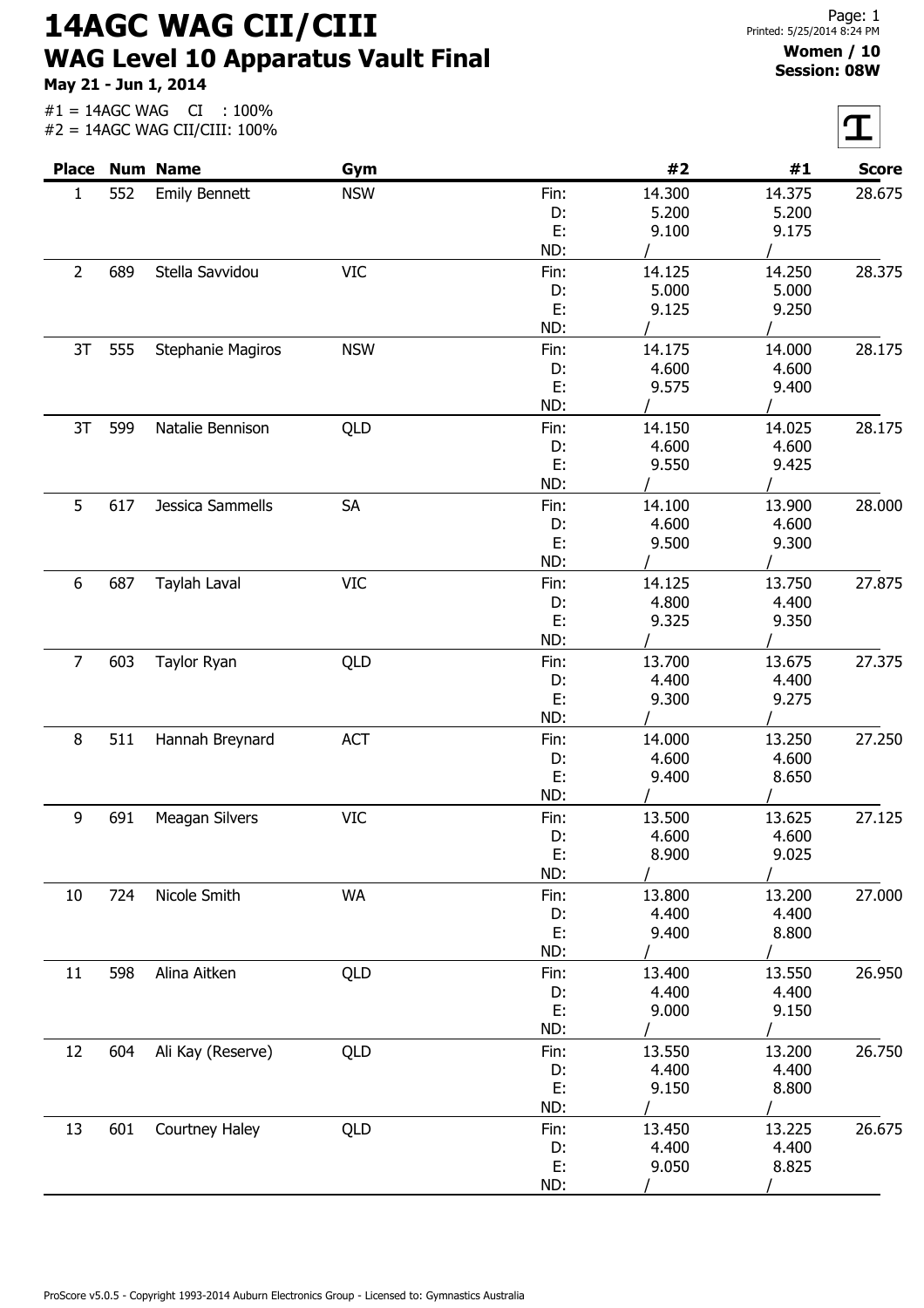14AGC WAG CII/CIII WAG Level 10 Apparatus Vault Final

May 21 - Jun 1, 2014

 $|\boldsymbol{\tau}|$ 

| #2<br><b>Place</b><br><b>Num Name</b><br>#1<br>Gym<br><b>14T</b><br>606<br>QLD<br>13.200<br>Monica Slack (Reserve)<br>13.000<br>Fin:<br>4.200<br>4.200<br>D:<br>E:<br>9.000<br>8.800<br>ND:<br>688<br>Nicole Quine<br><b>VIC</b><br>13.275<br>12.925<br>14T<br>Fin:<br>4.200<br>4.200<br>D:<br>E:<br>9.075<br>8.725<br>ND:<br>630<br>Olivia Burnett<br><b>TAS</b><br>16<br>12.975<br>13.150<br>Fin:<br>4.600<br>4.600<br>D:<br>E:<br>8.375<br>8.550<br>ND:<br>17<br>600<br>Abbie Benstead<br>QLD<br>13.275<br>12.775<br>Fin:<br>4.400<br>4.400<br>D:<br>E:<br>8.875<br>8.375<br>ND:<br>722<br>Olivia Brown<br><b>WA</b><br>12.975<br>12.900<br>18<br>Fin:<br>4.200<br>4.200<br>D:<br>E:<br>8.775<br>8.700<br>ND:<br>557<br><b>NSW</b><br>12.925<br>12.900<br>Lauren Thompson<br>19<br>Fin:<br>4.200<br>4.200<br>D:<br>E:<br>8.725<br>8.700<br>ND:<br>690<br>Karina Schiller<br><b>VIC</b><br>13.000<br>12.775<br>20<br>Fin:<br>4.200<br>D:<br>4.200<br>E:<br>8.800<br>8.575<br>ND:<br>554<br>Breanna Hale<br><b>NSW</b><br>12.875<br>12.850<br>21<br>Fin:<br>4.200<br>4.200<br>D:<br>E:<br>8.675<br>8.650<br>ND:<br>556<br><b>NSW</b><br>12.900<br>22<br>Kathryn Ramsay<br>Fin:<br>12.775<br>4.200<br>4.200<br>D:<br>E:<br>8.575<br>8.700<br>ND:<br>723<br><b>WA</b><br>12.875<br>12.750<br>23<br>Nicole De Vries<br>Fin: | <b>Score</b><br>26.200<br>26.200<br>26.125<br>26.050<br>25.875 |
|---------------------------------------------------------------------------------------------------------------------------------------------------------------------------------------------------------------------------------------------------------------------------------------------------------------------------------------------------------------------------------------------------------------------------------------------------------------------------------------------------------------------------------------------------------------------------------------------------------------------------------------------------------------------------------------------------------------------------------------------------------------------------------------------------------------------------------------------------------------------------------------------------------------------------------------------------------------------------------------------------------------------------------------------------------------------------------------------------------------------------------------------------------------------------------------------------------------------------------------------------------------------------------------------------------------------------|----------------------------------------------------------------|
|                                                                                                                                                                                                                                                                                                                                                                                                                                                                                                                                                                                                                                                                                                                                                                                                                                                                                                                                                                                                                                                                                                                                                                                                                                                                                                                           |                                                                |
|                                                                                                                                                                                                                                                                                                                                                                                                                                                                                                                                                                                                                                                                                                                                                                                                                                                                                                                                                                                                                                                                                                                                                                                                                                                                                                                           |                                                                |
|                                                                                                                                                                                                                                                                                                                                                                                                                                                                                                                                                                                                                                                                                                                                                                                                                                                                                                                                                                                                                                                                                                                                                                                                                                                                                                                           |                                                                |
|                                                                                                                                                                                                                                                                                                                                                                                                                                                                                                                                                                                                                                                                                                                                                                                                                                                                                                                                                                                                                                                                                                                                                                                                                                                                                                                           |                                                                |
|                                                                                                                                                                                                                                                                                                                                                                                                                                                                                                                                                                                                                                                                                                                                                                                                                                                                                                                                                                                                                                                                                                                                                                                                                                                                                                                           |                                                                |
|                                                                                                                                                                                                                                                                                                                                                                                                                                                                                                                                                                                                                                                                                                                                                                                                                                                                                                                                                                                                                                                                                                                                                                                                                                                                                                                           |                                                                |
|                                                                                                                                                                                                                                                                                                                                                                                                                                                                                                                                                                                                                                                                                                                                                                                                                                                                                                                                                                                                                                                                                                                                                                                                                                                                                                                           |                                                                |
|                                                                                                                                                                                                                                                                                                                                                                                                                                                                                                                                                                                                                                                                                                                                                                                                                                                                                                                                                                                                                                                                                                                                                                                                                                                                                                                           |                                                                |
|                                                                                                                                                                                                                                                                                                                                                                                                                                                                                                                                                                                                                                                                                                                                                                                                                                                                                                                                                                                                                                                                                                                                                                                                                                                                                                                           |                                                                |
|                                                                                                                                                                                                                                                                                                                                                                                                                                                                                                                                                                                                                                                                                                                                                                                                                                                                                                                                                                                                                                                                                                                                                                                                                                                                                                                           |                                                                |
|                                                                                                                                                                                                                                                                                                                                                                                                                                                                                                                                                                                                                                                                                                                                                                                                                                                                                                                                                                                                                                                                                                                                                                                                                                                                                                                           |                                                                |
|                                                                                                                                                                                                                                                                                                                                                                                                                                                                                                                                                                                                                                                                                                                                                                                                                                                                                                                                                                                                                                                                                                                                                                                                                                                                                                                           |                                                                |
|                                                                                                                                                                                                                                                                                                                                                                                                                                                                                                                                                                                                                                                                                                                                                                                                                                                                                                                                                                                                                                                                                                                                                                                                                                                                                                                           |                                                                |
|                                                                                                                                                                                                                                                                                                                                                                                                                                                                                                                                                                                                                                                                                                                                                                                                                                                                                                                                                                                                                                                                                                                                                                                                                                                                                                                           |                                                                |
|                                                                                                                                                                                                                                                                                                                                                                                                                                                                                                                                                                                                                                                                                                                                                                                                                                                                                                                                                                                                                                                                                                                                                                                                                                                                                                                           |                                                                |
|                                                                                                                                                                                                                                                                                                                                                                                                                                                                                                                                                                                                                                                                                                                                                                                                                                                                                                                                                                                                                                                                                                                                                                                                                                                                                                                           |                                                                |
|                                                                                                                                                                                                                                                                                                                                                                                                                                                                                                                                                                                                                                                                                                                                                                                                                                                                                                                                                                                                                                                                                                                                                                                                                                                                                                                           |                                                                |
|                                                                                                                                                                                                                                                                                                                                                                                                                                                                                                                                                                                                                                                                                                                                                                                                                                                                                                                                                                                                                                                                                                                                                                                                                                                                                                                           |                                                                |
|                                                                                                                                                                                                                                                                                                                                                                                                                                                                                                                                                                                                                                                                                                                                                                                                                                                                                                                                                                                                                                                                                                                                                                                                                                                                                                                           |                                                                |
|                                                                                                                                                                                                                                                                                                                                                                                                                                                                                                                                                                                                                                                                                                                                                                                                                                                                                                                                                                                                                                                                                                                                                                                                                                                                                                                           |                                                                |
|                                                                                                                                                                                                                                                                                                                                                                                                                                                                                                                                                                                                                                                                                                                                                                                                                                                                                                                                                                                                                                                                                                                                                                                                                                                                                                                           |                                                                |
|                                                                                                                                                                                                                                                                                                                                                                                                                                                                                                                                                                                                                                                                                                                                                                                                                                                                                                                                                                                                                                                                                                                                                                                                                                                                                                                           | 25.825                                                         |
|                                                                                                                                                                                                                                                                                                                                                                                                                                                                                                                                                                                                                                                                                                                                                                                                                                                                                                                                                                                                                                                                                                                                                                                                                                                                                                                           |                                                                |
|                                                                                                                                                                                                                                                                                                                                                                                                                                                                                                                                                                                                                                                                                                                                                                                                                                                                                                                                                                                                                                                                                                                                                                                                                                                                                                                           |                                                                |
|                                                                                                                                                                                                                                                                                                                                                                                                                                                                                                                                                                                                                                                                                                                                                                                                                                                                                                                                                                                                                                                                                                                                                                                                                                                                                                                           |                                                                |
|                                                                                                                                                                                                                                                                                                                                                                                                                                                                                                                                                                                                                                                                                                                                                                                                                                                                                                                                                                                                                                                                                                                                                                                                                                                                                                                           | 25.775                                                         |
|                                                                                                                                                                                                                                                                                                                                                                                                                                                                                                                                                                                                                                                                                                                                                                                                                                                                                                                                                                                                                                                                                                                                                                                                                                                                                                                           |                                                                |
|                                                                                                                                                                                                                                                                                                                                                                                                                                                                                                                                                                                                                                                                                                                                                                                                                                                                                                                                                                                                                                                                                                                                                                                                                                                                                                                           |                                                                |
|                                                                                                                                                                                                                                                                                                                                                                                                                                                                                                                                                                                                                                                                                                                                                                                                                                                                                                                                                                                                                                                                                                                                                                                                                                                                                                                           |                                                                |
|                                                                                                                                                                                                                                                                                                                                                                                                                                                                                                                                                                                                                                                                                                                                                                                                                                                                                                                                                                                                                                                                                                                                                                                                                                                                                                                           | 25.725                                                         |
|                                                                                                                                                                                                                                                                                                                                                                                                                                                                                                                                                                                                                                                                                                                                                                                                                                                                                                                                                                                                                                                                                                                                                                                                                                                                                                                           |                                                                |
|                                                                                                                                                                                                                                                                                                                                                                                                                                                                                                                                                                                                                                                                                                                                                                                                                                                                                                                                                                                                                                                                                                                                                                                                                                                                                                                           |                                                                |
|                                                                                                                                                                                                                                                                                                                                                                                                                                                                                                                                                                                                                                                                                                                                                                                                                                                                                                                                                                                                                                                                                                                                                                                                                                                                                                                           |                                                                |
|                                                                                                                                                                                                                                                                                                                                                                                                                                                                                                                                                                                                                                                                                                                                                                                                                                                                                                                                                                                                                                                                                                                                                                                                                                                                                                                           |                                                                |
|                                                                                                                                                                                                                                                                                                                                                                                                                                                                                                                                                                                                                                                                                                                                                                                                                                                                                                                                                                                                                                                                                                                                                                                                                                                                                                                           | 25.675                                                         |
|                                                                                                                                                                                                                                                                                                                                                                                                                                                                                                                                                                                                                                                                                                                                                                                                                                                                                                                                                                                                                                                                                                                                                                                                                                                                                                                           |                                                                |
|                                                                                                                                                                                                                                                                                                                                                                                                                                                                                                                                                                                                                                                                                                                                                                                                                                                                                                                                                                                                                                                                                                                                                                                                                                                                                                                           |                                                                |
|                                                                                                                                                                                                                                                                                                                                                                                                                                                                                                                                                                                                                                                                                                                                                                                                                                                                                                                                                                                                                                                                                                                                                                                                                                                                                                                           |                                                                |
|                                                                                                                                                                                                                                                                                                                                                                                                                                                                                                                                                                                                                                                                                                                                                                                                                                                                                                                                                                                                                                                                                                                                                                                                                                                                                                                           | 25.625                                                         |
| 4.600<br>4.600<br>D:                                                                                                                                                                                                                                                                                                                                                                                                                                                                                                                                                                                                                                                                                                                                                                                                                                                                                                                                                                                                                                                                                                                                                                                                                                                                                                      |                                                                |
| E:<br>8.275<br>8.150                                                                                                                                                                                                                                                                                                                                                                                                                                                                                                                                                                                                                                                                                                                                                                                                                                                                                                                                                                                                                                                                                                                                                                                                                                                                                                      |                                                                |
| ND:                                                                                                                                                                                                                                                                                                                                                                                                                                                                                                                                                                                                                                                                                                                                                                                                                                                                                                                                                                                                                                                                                                                                                                                                                                                                                                                       |                                                                |
| <b>NSW</b><br>553<br>Breeanna Carter<br>12.600<br>12.775<br>24<br>Fin:                                                                                                                                                                                                                                                                                                                                                                                                                                                                                                                                                                                                                                                                                                                                                                                                                                                                                                                                                                                                                                                                                                                                                                                                                                                    | 25.375                                                         |
| 4.200<br>4.200<br>D:                                                                                                                                                                                                                                                                                                                                                                                                                                                                                                                                                                                                                                                                                                                                                                                                                                                                                                                                                                                                                                                                                                                                                                                                                                                                                                      |                                                                |
| E:<br>8.400<br>8.575                                                                                                                                                                                                                                                                                                                                                                                                                                                                                                                                                                                                                                                                                                                                                                                                                                                                                                                                                                                                                                                                                                                                                                                                                                                                                                      |                                                                |
| ND:                                                                                                                                                                                                                                                                                                                                                                                                                                                                                                                                                                                                                                                                                                                                                                                                                                                                                                                                                                                                                                                                                                                                                                                                                                                                                                                       |                                                                |
| 25<br>607<br>Breanna Walker (Reserve) QLD<br>12.200<br>Fin:<br>12.775                                                                                                                                                                                                                                                                                                                                                                                                                                                                                                                                                                                                                                                                                                                                                                                                                                                                                                                                                                                                                                                                                                                                                                                                                                                     | 24.975                                                         |
| 4.200<br>4.200<br>D:                                                                                                                                                                                                                                                                                                                                                                                                                                                                                                                                                                                                                                                                                                                                                                                                                                                                                                                                                                                                                                                                                                                                                                                                                                                                                                      |                                                                |
| E:<br>8.000<br>8.575                                                                                                                                                                                                                                                                                                                                                                                                                                                                                                                                                                                                                                                                                                                                                                                                                                                                                                                                                                                                                                                                                                                                                                                                                                                                                                      |                                                                |
| ND:                                                                                                                                                                                                                                                                                                                                                                                                                                                                                                                                                                                                                                                                                                                                                                                                                                                                                                                                                                                                                                                                                                                                                                                                                                                                                                                       |                                                                |
| QLD<br>12.300<br>12.100<br>26<br>605<br>Larissa Lum (Reserve)<br>Fin:                                                                                                                                                                                                                                                                                                                                                                                                                                                                                                                                                                                                                                                                                                                                                                                                                                                                                                                                                                                                                                                                                                                                                                                                                                                     | 24.400                                                         |
| 3.200<br>3.200<br>D:                                                                                                                                                                                                                                                                                                                                                                                                                                                                                                                                                                                                                                                                                                                                                                                                                                                                                                                                                                                                                                                                                                                                                                                                                                                                                                      |                                                                |
| E:<br>9.100<br>8.900                                                                                                                                                                                                                                                                                                                                                                                                                                                                                                                                                                                                                                                                                                                                                                                                                                                                                                                                                                                                                                                                                                                                                                                                                                                                                                      |                                                                |
| ND:                                                                                                                                                                                                                                                                                                                                                                                                                                                                                                                                                                                                                                                                                                                                                                                                                                                                                                                                                                                                                                                                                                                                                                                                                                                                                                                       |                                                                |